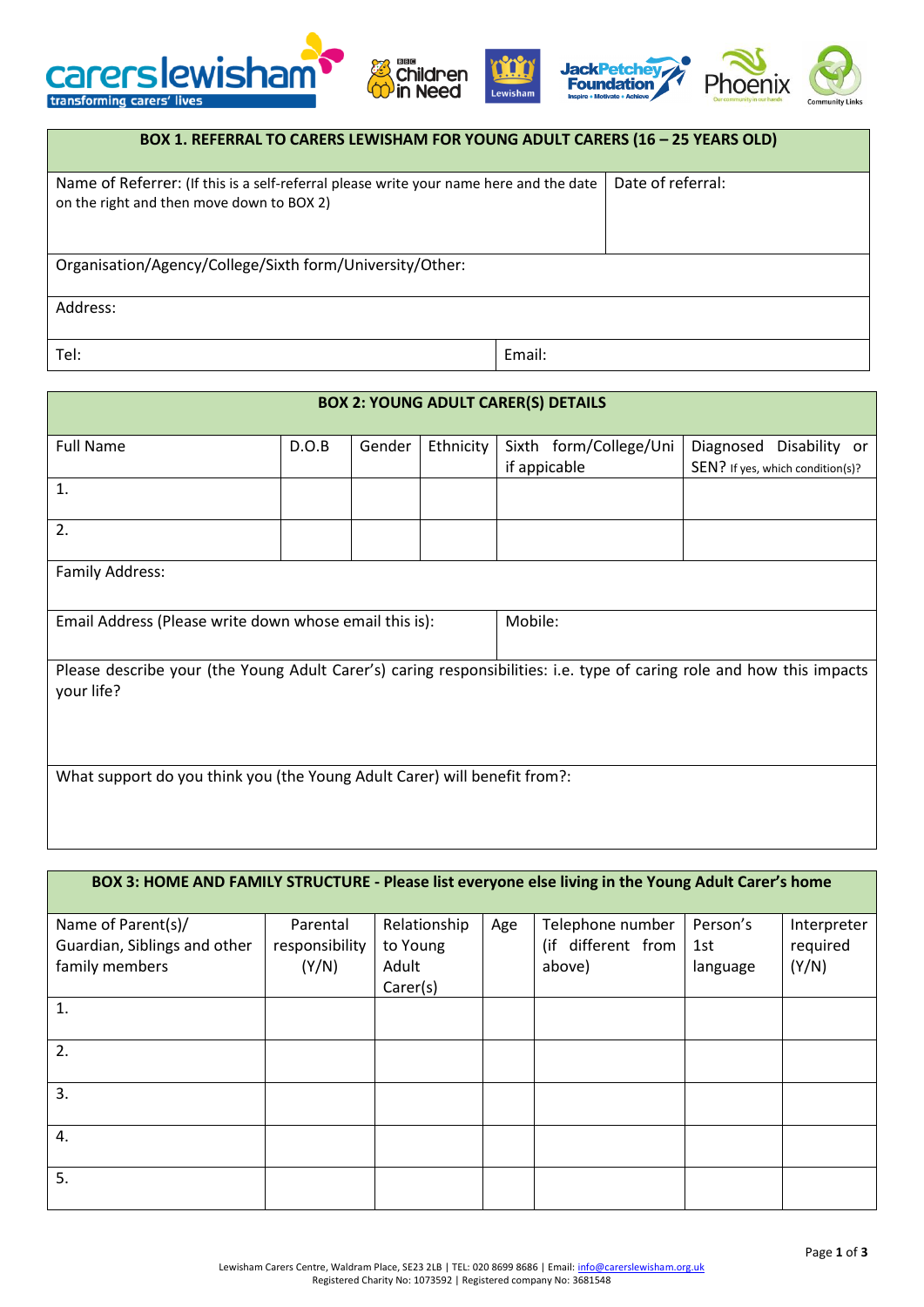



| BOX 4: CARED FOR DETAILS - Information about the person being cared for by the Young Adult Carer(s)<br>Please note: we will NOT contact the cared for person without your permission |                                    |  |  |  |
|--------------------------------------------------------------------------------------------------------------------------------------------------------------------------------------|------------------------------------|--|--|--|
| Name:                                                                                                                                                                                | Date of Birth:                     |  |  |  |
| Relationship to Young Carer: (i.e., mother, sibling)                                                                                                                                 |                                    |  |  |  |
| Address (if different from above):                                                                                                                                                   |                                    |  |  |  |
| Main disability/illness (Please check all that apply):                                                                                                                               |                                    |  |  |  |
| Physical Disability $\square$ Learning Disability $\square$<br>Substance Misuse $\Box$                                                                                               | Mental Health $\Box$ Autism $\Box$ |  |  |  |
| Is this person taking prescribed medication? Yes $\Box$ No $\Box$                                                                                                                    |                                    |  |  |  |
| How does the disability/illness affect them and/or their daily activities? Please provide details:                                                                                   |                                    |  |  |  |
|                                                                                                                                                                                      |                                    |  |  |  |
|                                                                                                                                                                                      |                                    |  |  |  |
|                                                                                                                                                                                      |                                    |  |  |  |

| BOX 5: ANY OTHER PROFESSIONALS/AGENCIES INVOLVED (STATUTORY OR VOLUNTARY) |                                 |  |  |  |  |
|---------------------------------------------------------------------------|---------------------------------|--|--|--|--|
| Name of Agency:                                                           | Named contact person or worker: |  |  |  |  |
|                                                                           |                                 |  |  |  |  |
|                                                                           |                                 |  |  |  |  |
|                                                                           |                                 |  |  |  |  |
|                                                                           |                                 |  |  |  |  |
| Name of GP Practice:                                                      |                                 |  |  |  |  |
|                                                                           |                                 |  |  |  |  |

## **GDPR: GENERAL DATA PROTECTION REGULATION 2018 (CONSENTS & SIGNATURES)**

*NOTE: We can't accept any referral forms that are incomplete and/or missing the information & signature below.*

| IF YOU'RE A YOUNG CARER AGE 16-25, PLEASE FILL OUT THIS SECTION                                                                                                                        |            |  |  |  | <b>Yes</b>  | No. |
|----------------------------------------------------------------------------------------------------------------------------------------------------------------------------------------|------------|--|--|--|-------------|-----|
| agree that Carers Lewisham staff and volunteers can process my data to enable appropriate<br>support for me and the person I care for.                                                 |            |  |  |  |             |     |
| I give my permission for my personal details to be shared with other partners involved in the<br>service delivery in accordance with the new General Data Protection Regulation (GDPR) |            |  |  |  |             |     |
| I confirm that all of the information that I have given is the truth to the best of my knowledge                                                                                       |            |  |  |  |             |     |
| I understand I can withdraw my consent at any time by calling 020 8699 8686 or contacting<br>info@carerslewisham.org.uk                                                                |            |  |  |  |             |     |
| I confirm that I am happy to be contacted by:<br>Landline $\square$<br>Mobile phone $\square$<br>Email $\Box$                                                                          |            |  |  |  | Post $\Box$ |     |
| Date:                                                                                                                                                                                  | Signature: |  |  |  |             |     |

*Please continue to the next page of this form and complete the Young Adult Carer Questionnaire.*

## **PLEASE SEND THE COMPLETED REFERRAL FORM (all 3 pages) TO:**

**Carers Lewisham, Attn: Young Adult Carers Programme, Waldram Place, Forest Hill SE23 2LB Or EMAIL: info@carerslewisham.org.uk** *ANY QUESTIONS, CALL: 020 8699 8686*